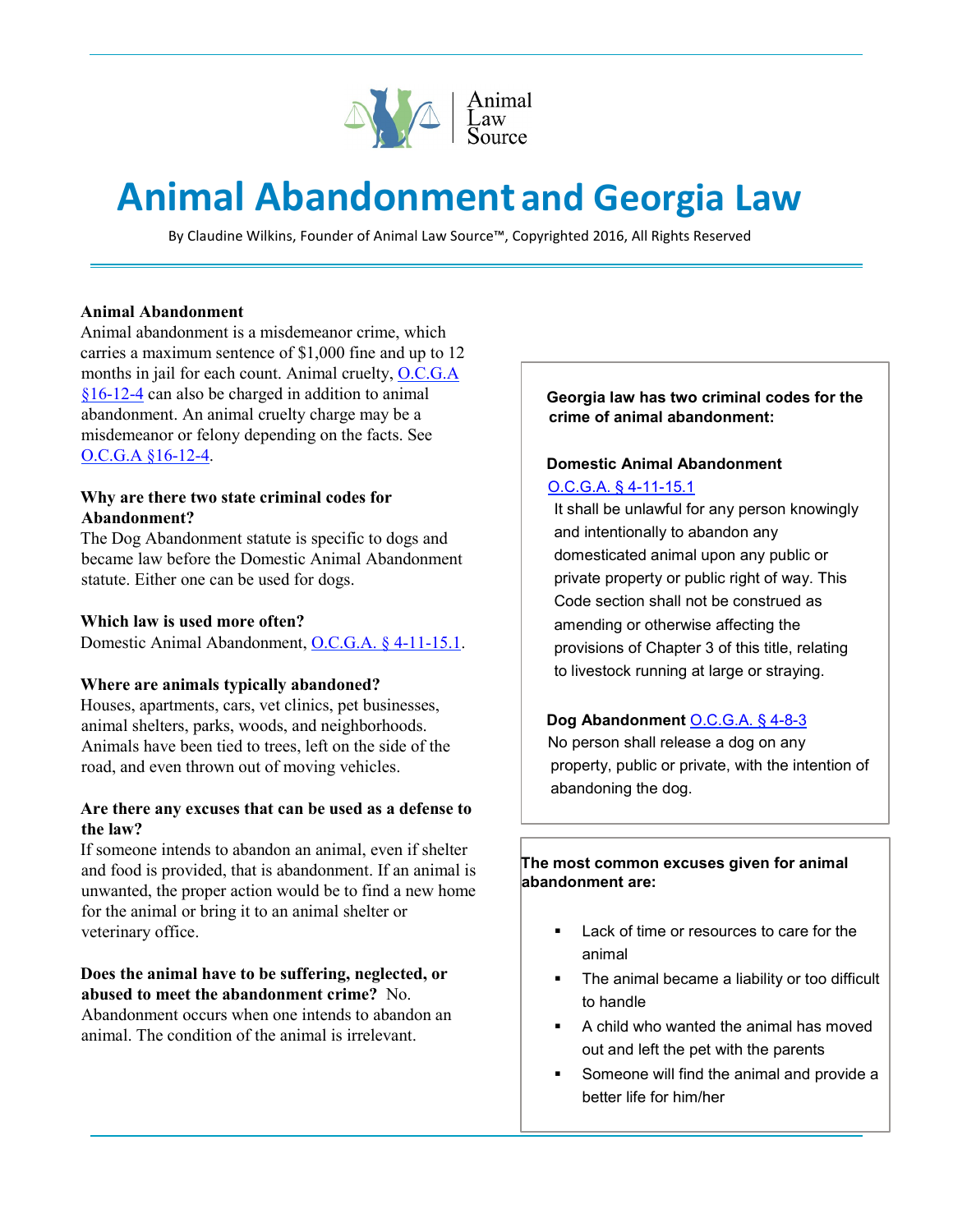**Hardship or medical issue** 

# **Who can be charged with animal abandonment?**

One who *intends* to abandon an animal. This can be shown by actual and/or circumstantial evidence. An example would be an owner who is evicted from their apartment who takes their belongings but leaves their pet behind.

# **What if the person did not intend for the animal to be abandoned?**

One who leaves property or fails to return to property as a result of an unforeseen event may not intend to abandon the animal. Such a person should take reasonable precautions for the animal by notifying police, animal control and/or a friend or family member to care for or remove the animal. If the person did not "intend" to abandon the animal, the crime of abandonment would not be supported.

# **What if someone abandons multiple animals or multiple people abandoned same animal?**

Each animal abandoned is a separate crime. If more than one person abandons the same animal each person should be charged; also consider conspiracy charges if the facts support a conspiracy.

# **What if the county has its own abandonment ordinance?**

Depending on the jurisdiction, an animal control officer may prefer to use their local abandonment ordinance. However, state law can be used in any abandonment case. POST certified officers should assist with state violations and the impoundment of the animal, especially when the premises has to be breached. A state law violation will create a state criminal record - an ordinance violation will not.

# **Can abandonment be a felony?**

No, but animal cruelty can be a felony if the facts support the felony provisions of the animal cruelty statute.

# **What is the typical protocol for abandonment cases?**

Once a report of animal abandonment has been made, an investigation to determine if the owner has abandoned the animal should commence. Often, an investigator will post a notice on the residence for 24-36 hours. If no one responds the animal should be impounded. However, if exigent circumstances exist (ex. the animal is suffering) the animal should be impounded immediately and seen by a veterinarian. An investigation should be conducted to determine a possible forwarding address by speaking with neighbors, a leasing office, landlord, or mailman. If an owner can be located an officer should cite the owner under the local ordinance or obtain a warrant for state charges. An animal will typically be held at the county shelter for the county holding period (ex. 5 days) for a reclaim by the owner. Consider charges when the owner attempts to reclaim the animal if warranted. If an owner does not reclaim the animal, the animal may typically be adopted or euthanized depending on the circumstances.

# **What is an appropriate sentence for someone convicted of abandonment?**

Although differences in sentencing will vary from jurisdiction to jurisdiction here are some considerations: ask for some amount of probation so there is oversight for a period of time; the defendant should not be allowed to have any animals in his custody, control or household; consider community service with the sanitation department – picking up deceased animals; fines; and/or jail time if the defendant is a habitual offender. Always consider the defendant's criminal history for purposes of aggravation or mitigation. Animal abandonment should be treated seriously and facts in aggravation should be considered (ex. a person leaves an animal locked in a room with no food or water).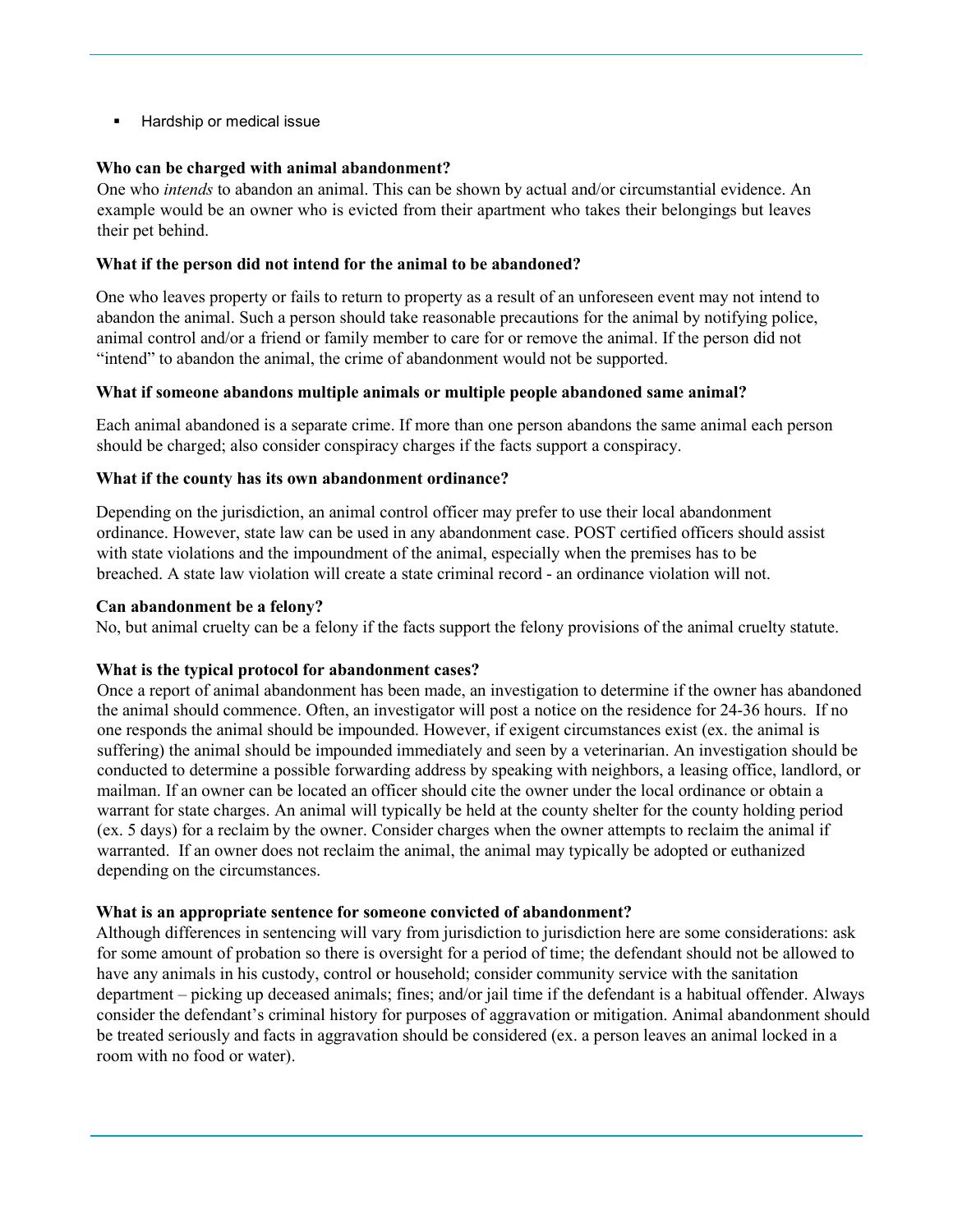# **What if abandonment occurs at a vet clinic or boarding facility licensed by the GA DOA?**

The abandonment law applies regardless of the location of abandonment. Under O.C.G.A. § 44-14-490, veterinarians, in particular, can utilize the lien statute that specifically allows a veterinarian to place a lien on each animal that has been treated, boarded or cared for by that veterinarian so long as the veterinarian has a contract (written agreement, course of conduct, or understanding) with that animal's owner. Late payment fees, returned check fees, and all costs of collection, including but not limited to reasonable attorney's fees and expenses of litigation and costs of sale may be considered in this lien. The veterinarian shall have the right to retain the animal or pet until the charges are paid. Other than a licensed veterinarian, every operator of a licensed facility for boarding animals or pets (veterinary hospitals, boarding kennels, stables, livestock sales barns, and humane societies) shall have a lien on each animal or pet in his or her care for the payment of all charges of such operator. The operator of such a facility shall have the right to retain the animal or pet until the charges are paid in full.

**If a person drops off an animal at vet clinic and does not intend to come back, is the veterinarian under a duty to provide care unless and until the owner's request/pay for the service?** A vet has an ethical duty to care animal(s) left in his/her possession. This scenario happens a lot - especially at emergency clinics. For example, almost all emergency clinics will not initiate treatment until cash or credit payment has been received. The veterinarian should have the proper forms for registration of clients and intake of animals. "Consent to Resuscitate" or "Consent for Treatment" forms should be provided to clients - both of which should include a space for the client (not the receptionist) to write in a maximum amount approved for treatment and two phone numbers where the client can be reached. If the veterinarian is suspicious, he/she should call the numbers provided while the owner(s)/client(s) is/are still in the clinic to make sure the numbers are valid. If the client provides fake/disconnected numbers, abandonment will attach. A veterinarian should contact animal control or police and report that the animal was abandoned. Then, an investigation of abandonment should ensue. In exigent circumstances concerning the animals' health, you may ask the animal control officer or police officer to take immediate action and go to the last known address of the client and/or research the phone number to verify its validity. Veterinarians should execute due diligence by utilizing O.C.G.A**. §** 44-14- 490 through § 44-14-494

# **What if the animal needs to be euthanized due to a health condition before a certified letter and 10-day wait can be executed?**

A veterinarian has an ethical duty to care for the animal. If the animal is suffering and stabilizing the animal for a long period is not an option, the veterinarian should execute as much due diligence as possible and:

1) Contact the animal control officer or police, report the facts, list all actions/due diligence taken by veterinarian and staff, explain to officers the need to euthanize based on veterinarian expert opinion  $\&$  animal suffering, and request that the animal control officer or police investigate abandonment. Ask investigator if the body shall be refrigerated for evidence in a potential case. Keep your own report and take photos of the animal for possible evidentiary purposes. Even if euthanasia occurs, a veterinarian still has a lien for any cost related to holding, stabilizing, and euthanizing said animal. If a criminal case is pending for abandonment, the veterinarian should ask the prosecutor for restitution for cost incurred. This should be done before the case is adjudicated.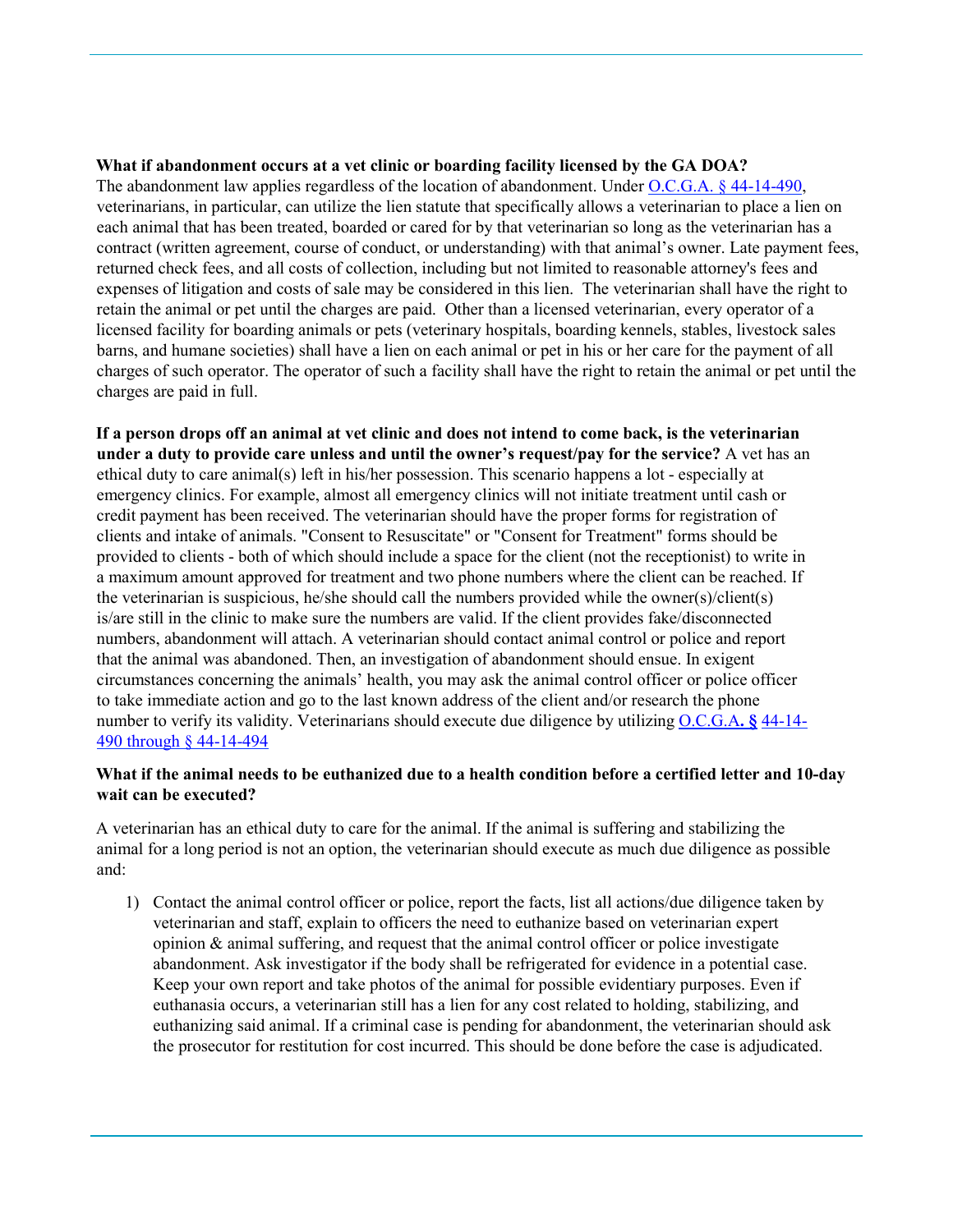2) Euthanize the animal, refrigerate carcass and communicate with investigator and prosecutor on when to dispose of the animal.

#### **O.C.G.A. § 44-14-490. Lien for treatment, board, or care of animal; right to retain possession**

Every licensed veterinarian shall have a lien on each animal or pet treated, boarded, or cared for by him or her while in his or her custody and under contract with the owner of the animal or pet for the payment of charges for the treatment, board, or care of the animal or pet; and the veterinarian shall have the right to retain the animal or pet until the charges are paid. (b)(1) As used in this subsection, the term:

(A) "Charges" means:

(i) Any charges, fees, expenses, and reimbursements which have been contracted for, agreed to, or otherwise mutually acknowledged by written agreement, course of conduct, or understanding, including but not limited to:

- (I) Board, care, services, and treatment of the animal or pet, whether provided by the operator or by a third party and incurred by the operator;
- (II) Farrier and veterinary fees and expenses incurred by the operator for or on behalf of the boarded animal or pet; and

(III) Fees and expenses for transportation of the animal or pet; and

(ii) Late payment fees, returned check fees, and all costs of collection, including but not limited to reasonable attorney's fees and expenses of litigation and costs of sale.

Charges shall not include fees, expenses, or commissions of any kind relating to purchase, sale, or lease of such animal or pet, other than a sale pursuant to Code Section 44-14-491.

(B) "Facility for boarding animals or pets" shall include, but not be limited to, veterinary hospitals, boarding kennels, stables, livestock sales barns, and humane societies.

(2) Every operator of a facility for boarding animals or pets which facility is licensed by the Department of Agriculture, other than a licensed veterinarian, shall have a lien on each animal or pet in his or her care for the payment of all charges of such operator; and the operator of such a have the right to retain the animal or pet until the charges are paid in full.

(C) Any person grants a lien by this Code section may waive such lien in writing.

# **§ 44-14-492. Disposition of sale proceeds**

When any animal or pet is sold as authorized in this part to satisfy a lien for any of the services enumerated in Code Section 44-14-490, any surplus realized from the sale after payment of the charges and any expenses incurred in making the demand for payment thereof in connection with the sale shall be paid to the owner of the animal or pet.

# **§ 44-14-493. Necessity of other legal proceedings**

Other than compliance with the requirements of this part, no legal proceedings shall be necessary for the enforcement of the lien created by this part.

#### **§ 44-14-494. Criminal liability under Code Section 44-14-491**

It shall not constitute a violation of O.C.G.A. § 16-12-4 if a licensed veterinarian or an operator of a facility for boarding animals or pets disposes of an animal or pet as provided in Code Section 44-14-491.